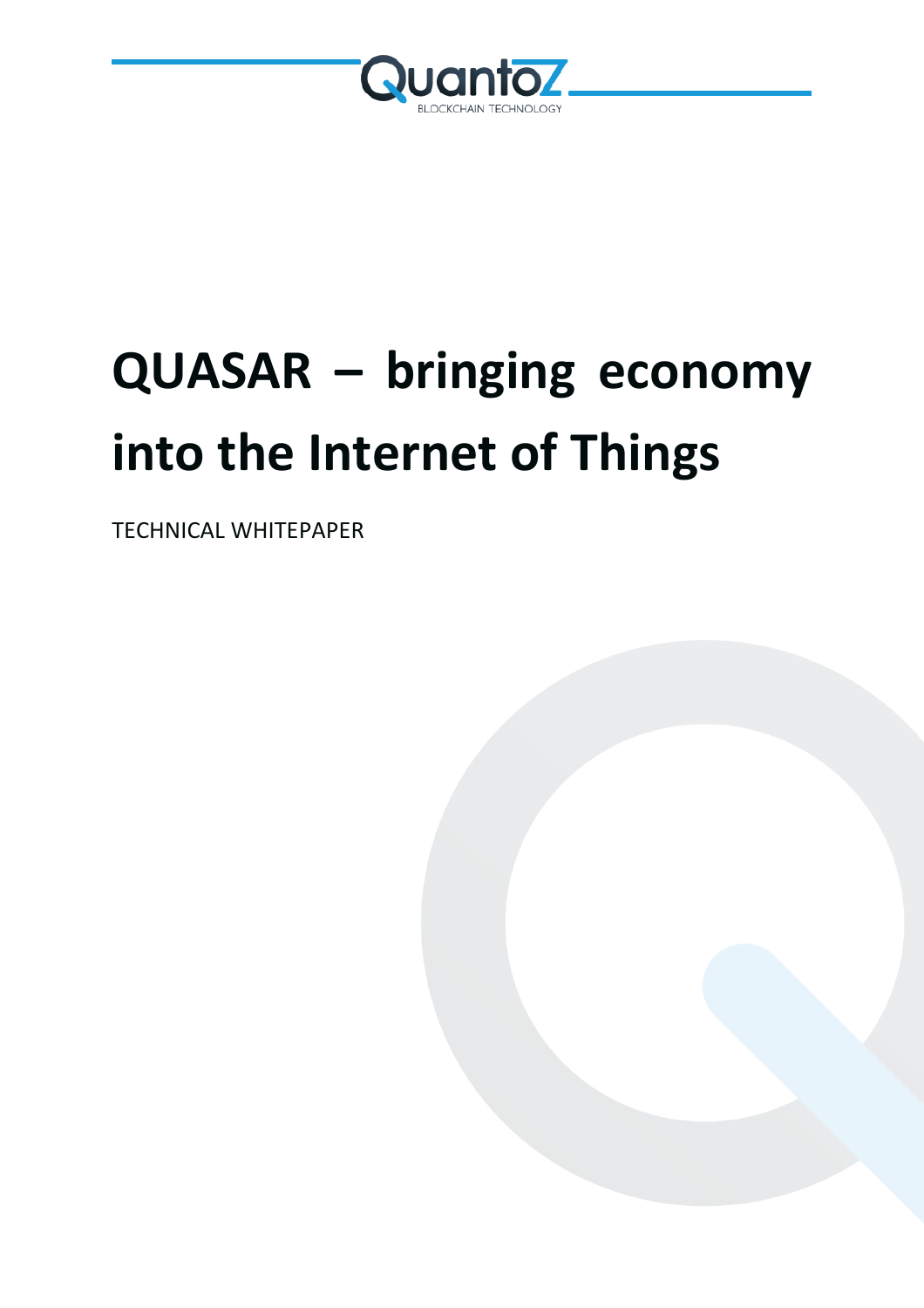

## **Table of contents**

| 1. |                                                                      |  |
|----|----------------------------------------------------------------------|--|
| 2. |                                                                      |  |
| 3. |                                                                      |  |
|    |                                                                      |  |
|    |                                                                      |  |
|    |                                                                      |  |
|    |                                                                      |  |
| 4. |                                                                      |  |
|    |                                                                      |  |
| 5. | Use Case Connected Car: "QUASAR Drive for the Automotive Industry" 7 |  |
|    | Definition of the QUASAR Connected-Car Compliance Model in QuBic  8  |  |
| 6. |                                                                      |  |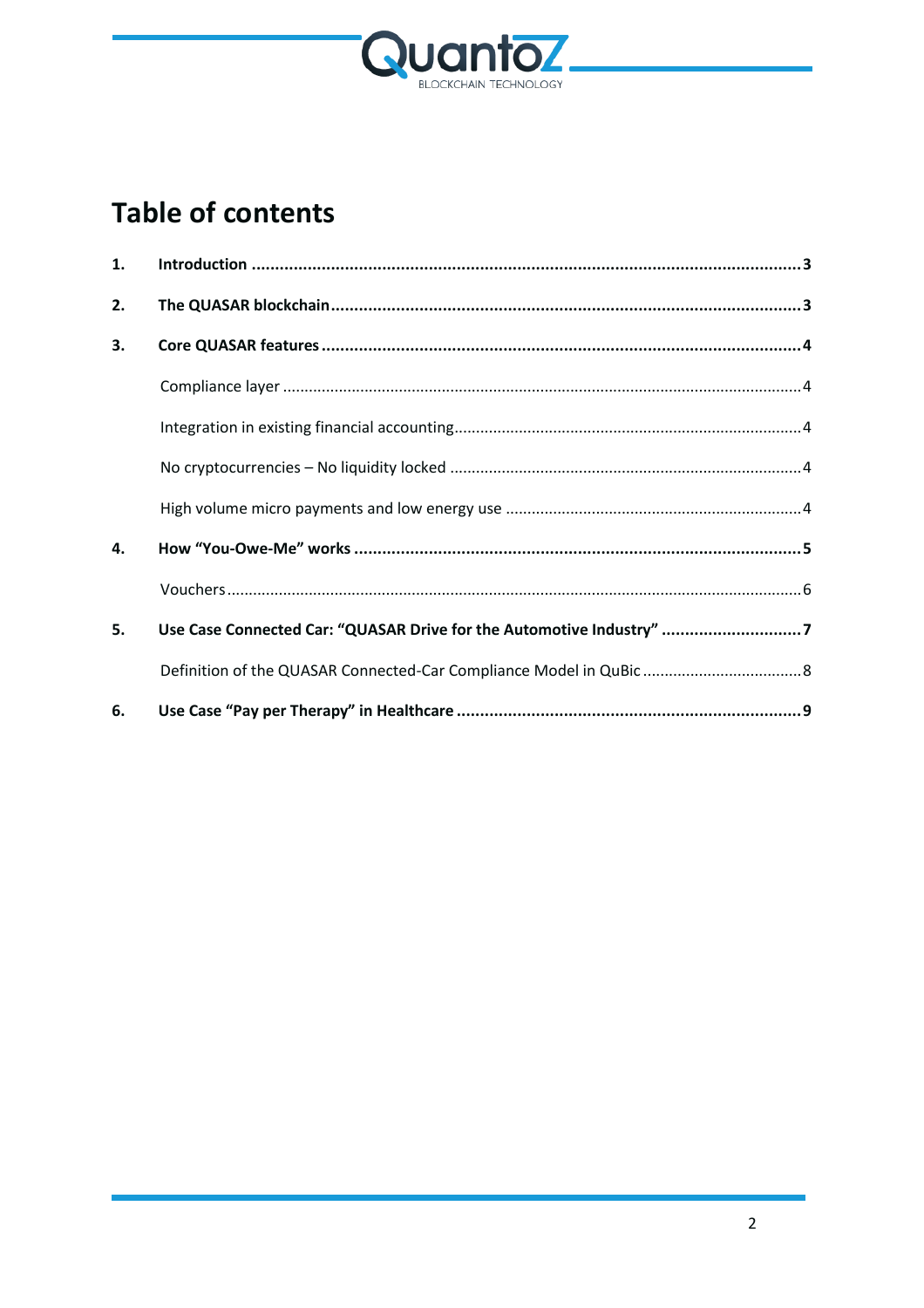

## <span id="page-2-0"></span>1. Introduction

QUASAR is a blockchain technology-based software solution that enables instant compliant transactions and settlement between devices, corporates and people. QUASAR connects the 'Internet of Things' economy with traditional financial systems and hence enables devices to become profit centers. By providing digital wallets to IoT devices, QUASAR enables these devices to monetize their services. Consequently, corporates can create completely new business models and shift from single revenue sales to long-term revenues through services.

QUASAR is developed by QUANTOZ, a Dutch innovative startup, founded in 2015 and located in Utrecht. The QUASAR ledger won multiple awards and is designed and built especially for corporate use. QUANTOZ works, among others, with industry leaders like Porsche, BASF and UniCredit. KPMG identified QUANTOZ as one of the 50 Rising FinTech Stars in 2016.

## <span id="page-2-1"></span>2. The QUASAR blockchain

Blockchain can resolve some of the most complicated industry issues, especially issues based on a lack of trust and resilience. QUASAR is a permissioned consortium blockchain based on the STELLAR protocol.

QUASAR is designed as a network of nodes (servers) that power a distributed ledger and is operated by a consortium of corporates. The consortium, consisting of a corporate gateway and multiple service providers, decides which parties can join the consortium and run a node. There is no single point of failure because a complete copy of the ledger is stored on each QUASAR node. The network becomes more robust with more nodes; a minimum of seven is recommended.

The QUASAR nodes communicate and sync with each other to ensure that the transactions are valid and successfully added to the ledger. For example, if machine A wants to pay 0,2874 Euro to machine B, the majority of the nodes need to agree that machine A possesses at least 0,2874 Euro. The consensus protocol used by QUASAR is called the 'federated byzantine agreement'. This process creates a shared truth and therefore a shared trust. In addition to the immutability of the transactions, this enables corporates to work together even when they don't trust each other for 100%.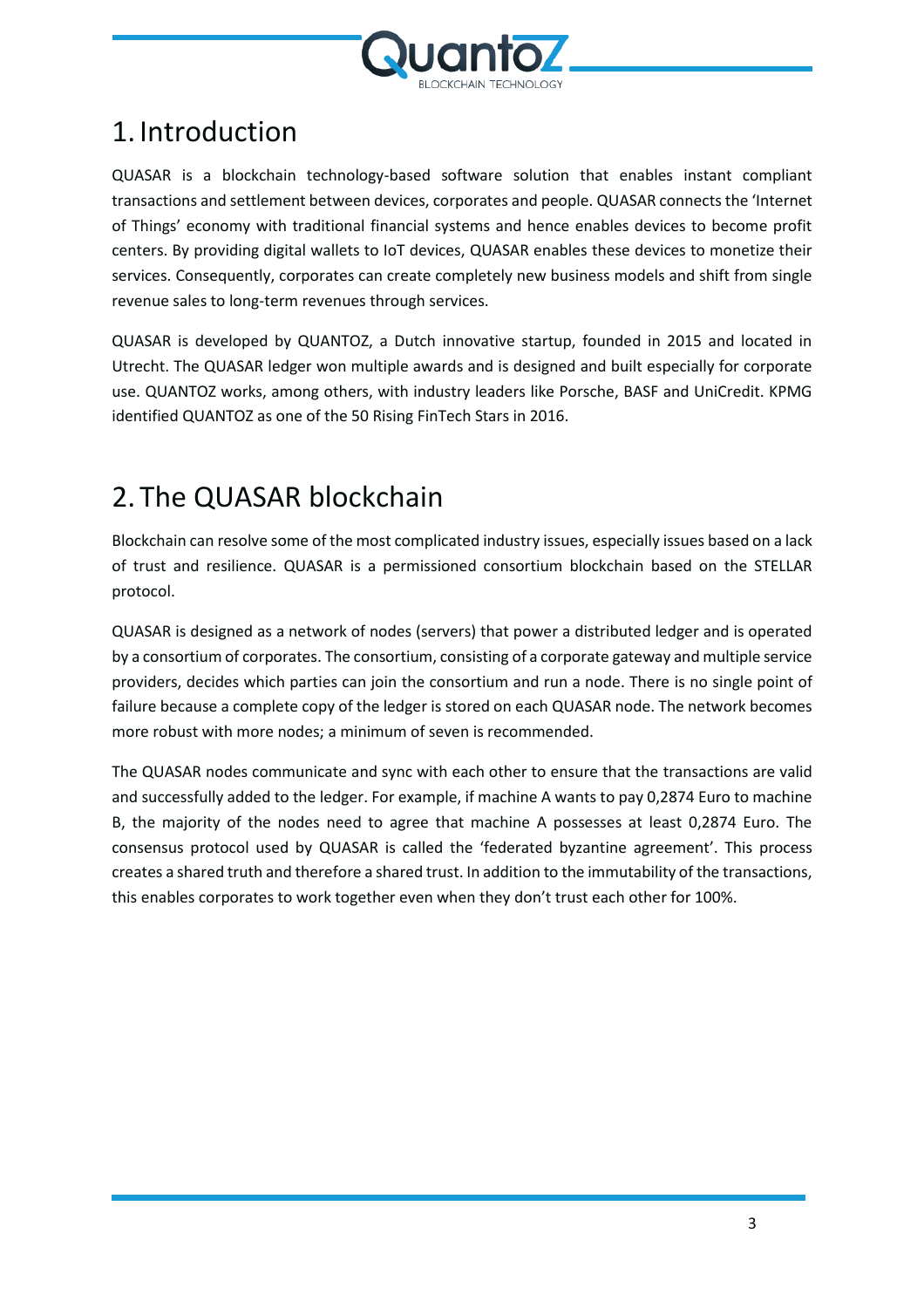

## <span id="page-3-0"></span>3.Core QUASAR features

### <span id="page-3-1"></span>Compliance layer

An important core attribute of QUASAR lies in the compliance of the system. In addition to the STELLAR core, QUASAR has an account role model called QBIC. This role model enforces compliant transactions. It does so by assigning roles to each account and enforcing the direction of payments between these accounts. For example, a car can pay a parking and a charging point, but the parking and the charging point cannot pay each other.

#### <span id="page-3-2"></span>Integration in existing financial accounting

QUASAR enforces a periodical (for example a daily or monthly) settlement of the transactions between the IoT devices. All transactions are aggregated into one SEPA transaction and can than be further processed within the traditional financial system. QUASAR's API's and SDK's enable fast and easy integration in existing systems.

#### <span id="page-3-3"></span>No cryptocurrencies – No liquidity locked

QUASAR does not use cryptocurrencies. Instead, digital fiat currencies like Euros or Dollars are used. This avoids volatility risks for the users and ensures seamless adaption and integration in corporate environments.

QUASAR can be used in many setups; the most common type is the 'You-Owe-Me' model. In this model, the debtor does not send the digital money to the creditor, but instead the creditor sends a debt statement to the debtor. (See 4. "How You-Owe-Me works")

## <span id="page-3-4"></span>High volume micro payments and low energy use

QUASAR processes, depending on hardware and network configuration, app one thousand Transactions per second with a confirmation time of less than 5 seconds. The 'federated byzantine agreement' consensus model results in low energy use.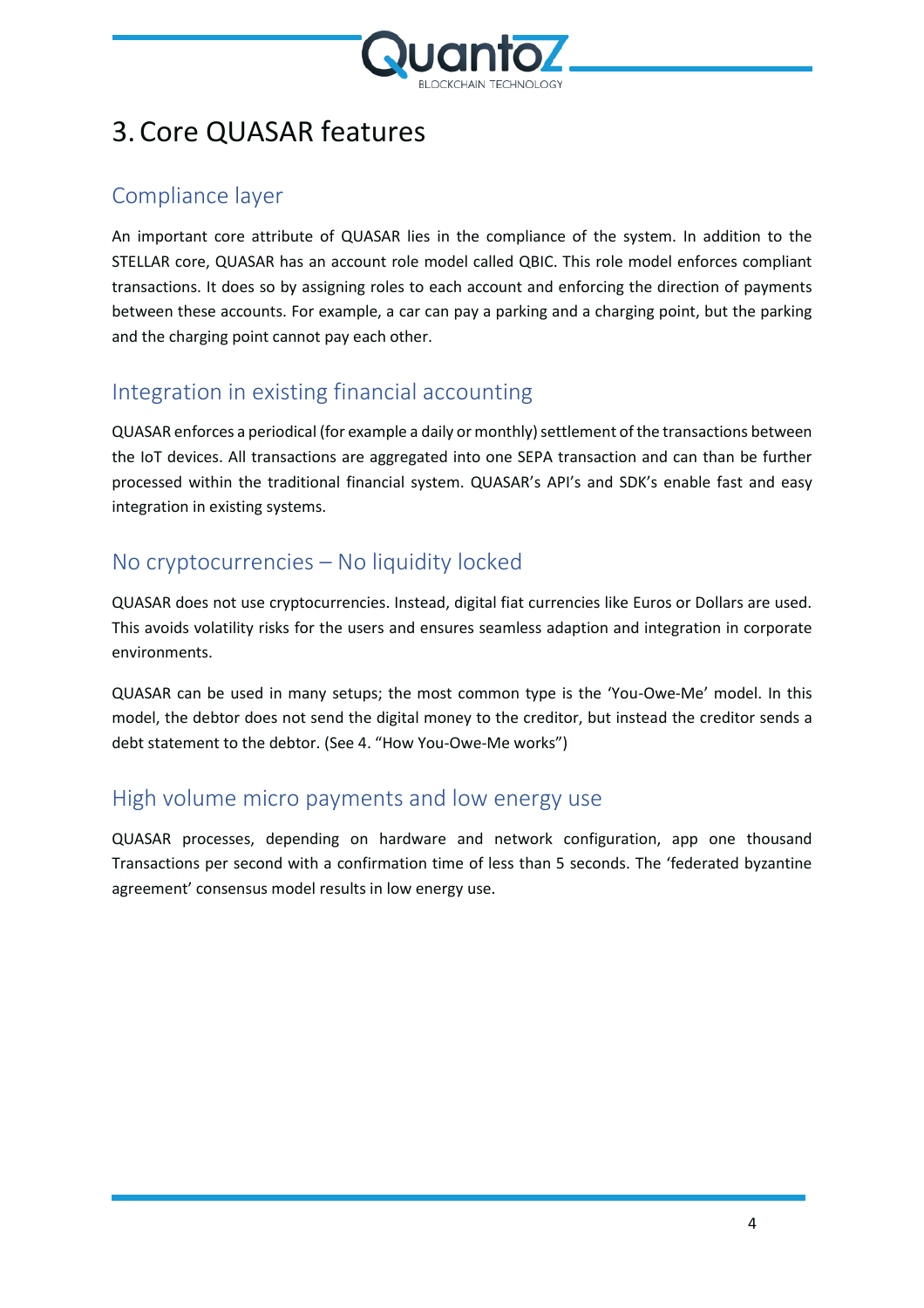

## <span id="page-4-0"></span>4.How "You-Owe-Me" works

A QUASAR network is composed of a Gateway and at least one service provider. This Gateway has a billing relation with its customers. If the gateway "trusts" its customers, the gateway will create a digital wallet and may give a credit to individual customers. The gateway wants to offer additional or



third-party services to its customers. To enable this, the gateway may appoint so called "service providers". Service providers offer their services through one or more service points. Service providers can create digital wallets for these service points.

#### Figure 1, Example of a QUASAR Payment Network

Customers can pair "things" (this can be any device like a car or a refrigerator) with their wallets. After pairing, the device can autonomously pay for consumed services. The payments for these services are collected on the QUASAR blockchain: immutable and transparent.



Figure 2, IoT Devices sending Debt Statements to the customers wallet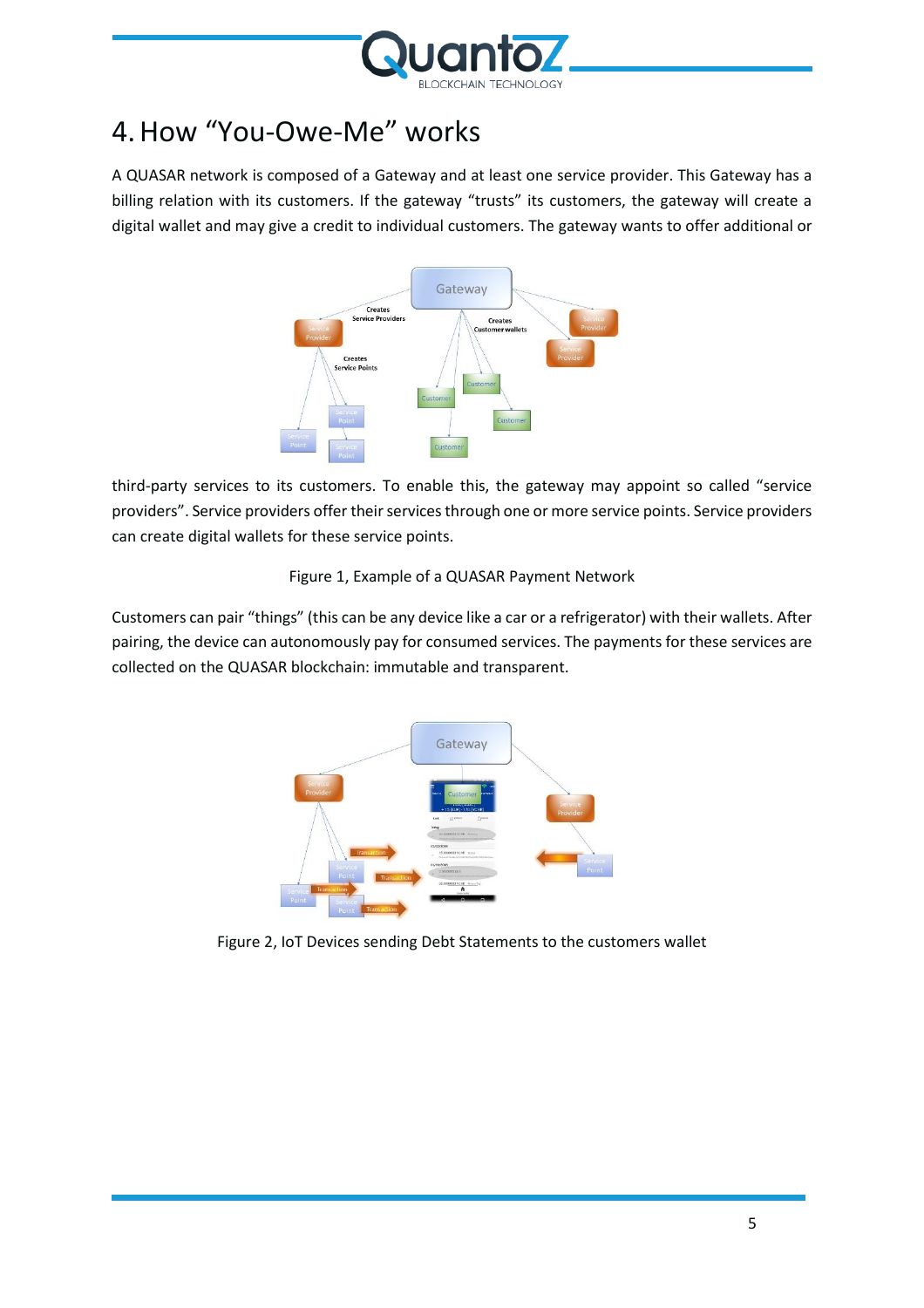

At the end of a period (week, month) the gateway adds up all the (micro) transactions and creates a SEPA transaction (figure 3.).



Figure 3, Transfer debt statement to financial system

The gateway then collects the money from the customers bank account. After collecting the money, the gateway will distribute the money among the service providers (figure 4.).



Figure 4, the Gateway collects and distributes the money

The You-Owe-Me model has several advantages: there is no need for cash deposit and withdrawal processes between digital wallet and bank account. Offering a credit to customers and devices reduces also the need for liquidity.

#### <span id="page-5-0"></span>Vouchers

QUASAR You-Owe-Me supports different types of vouchers:

- **Event Vouchers (Tickets).** These are sent to the customers wallet and can for example be spend at events. Currently, event vouchers can only be issued by the Gateway.
- **Credit Vouchers.** Service Providers and the Gateway can issue credit vouchers. These vouchers will be settled with the customer's credit.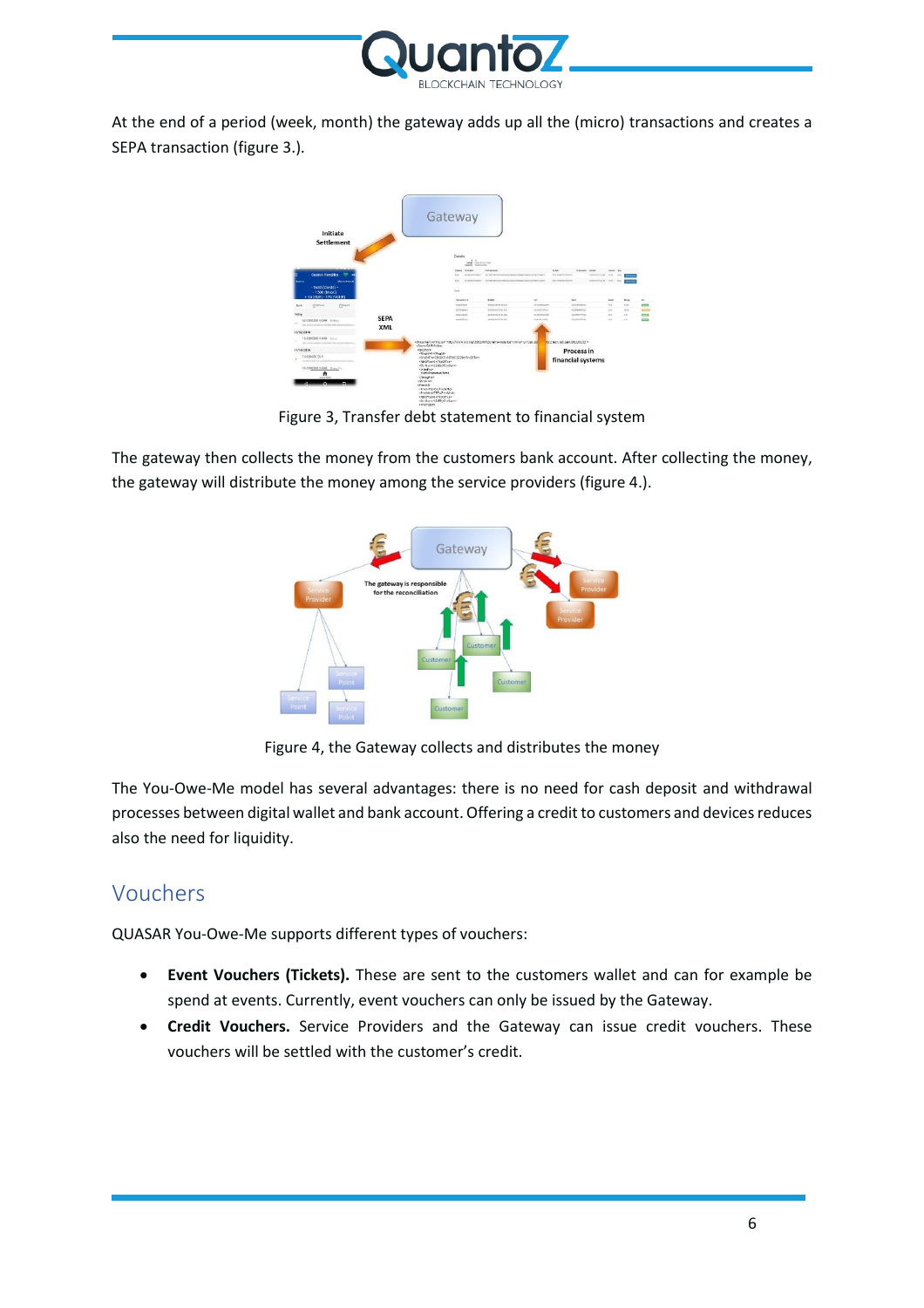

# <span id="page-6-0"></span>5.Use Case Connected Car: "QUASAR Drive for the Automotive Industry"

QUASAR Drive is a (micro)-payment platform for tomorrow's automotive industry. Using QUASAR Drive, the car driver doesn't need to leave his car, use some manual payment method to pay fees using car-related infrastructure.

No matter if parking, charging electronic cars, passing the toll station or using "virtual services" like entertainment or navigation. There is no need for the car driver to manually initiate any payment the car can pay for itself.

QUASAR Drive can be managed by the car manufacturer that acts as a "Gateway"



QUASAR Drive helps car manufacturers shifting from one-time sales of commodities to becoming a platform provider with a pay-per-use services model.

Vouchers are available in QUASAR Drive. They support Service Providers in customer retention programs, even without knowing the customer. If for example, a car visited five times (different) parking garages from a Service Provider, this Service Provider can send a five-euro voucher to the car's wallet.

QUANTOZ was selected out of more than 450 applications as one of the winners of the Mondial Tech Award during the Paris Autosalon October 2018. In a recently published article[, Porsche describes how](https://newsroom.porsche.com/en/company/porsche-blockchain-technology-opportunities-digitization-16800.html)  [they implemented the You-Owe-Me model.](https://newsroom.porsche.com/en/company/porsche-blockchain-technology-opportunities-digitization-16800.html)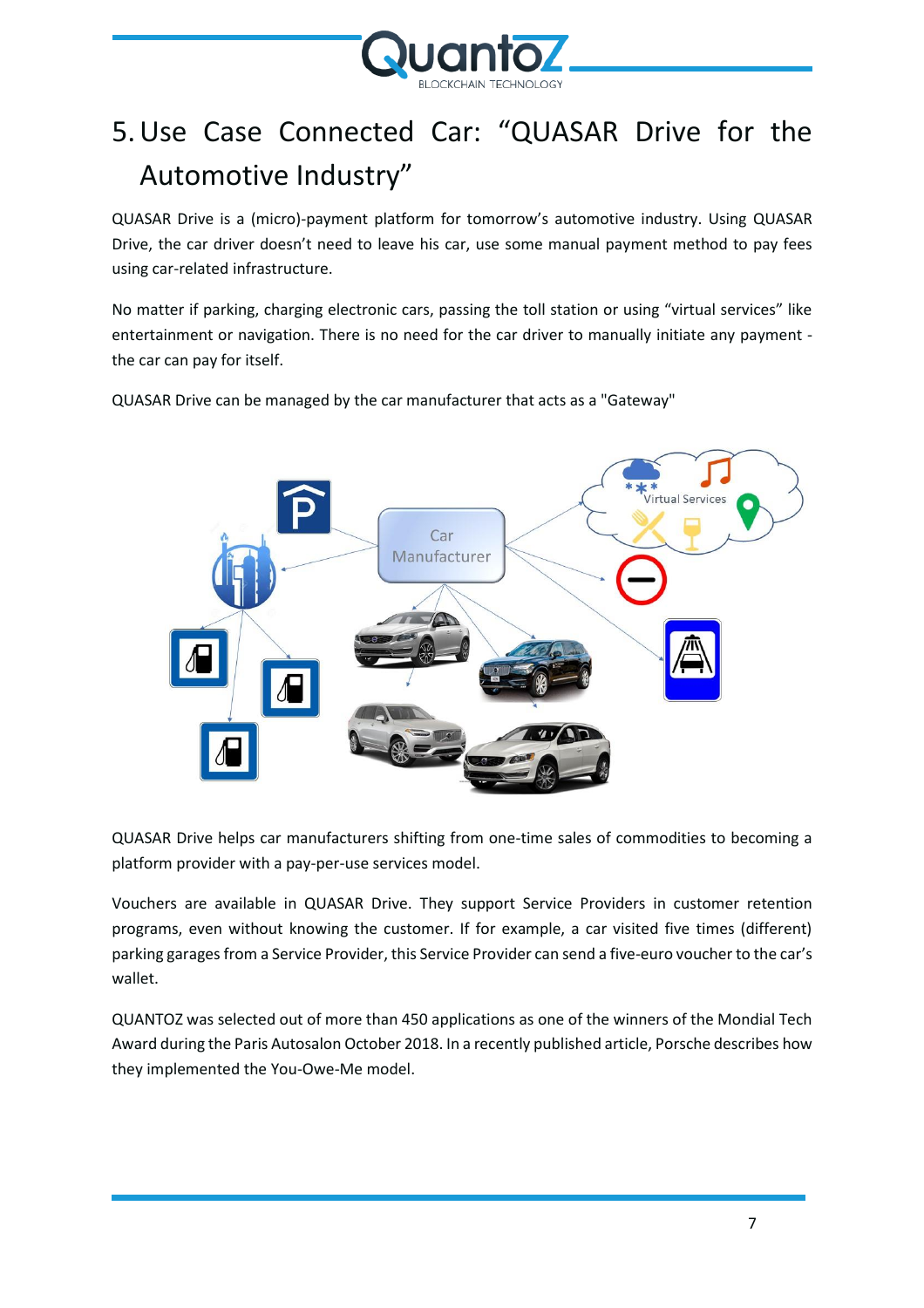

#### <span id="page-7-0"></span>Definition of the QUASAR Connected-Car Compliance Model in QuBic

Below a diagram of the relations between the different consortium partners in a QUASAR Connected Car network.



Figure 5, Relationship Connected Car